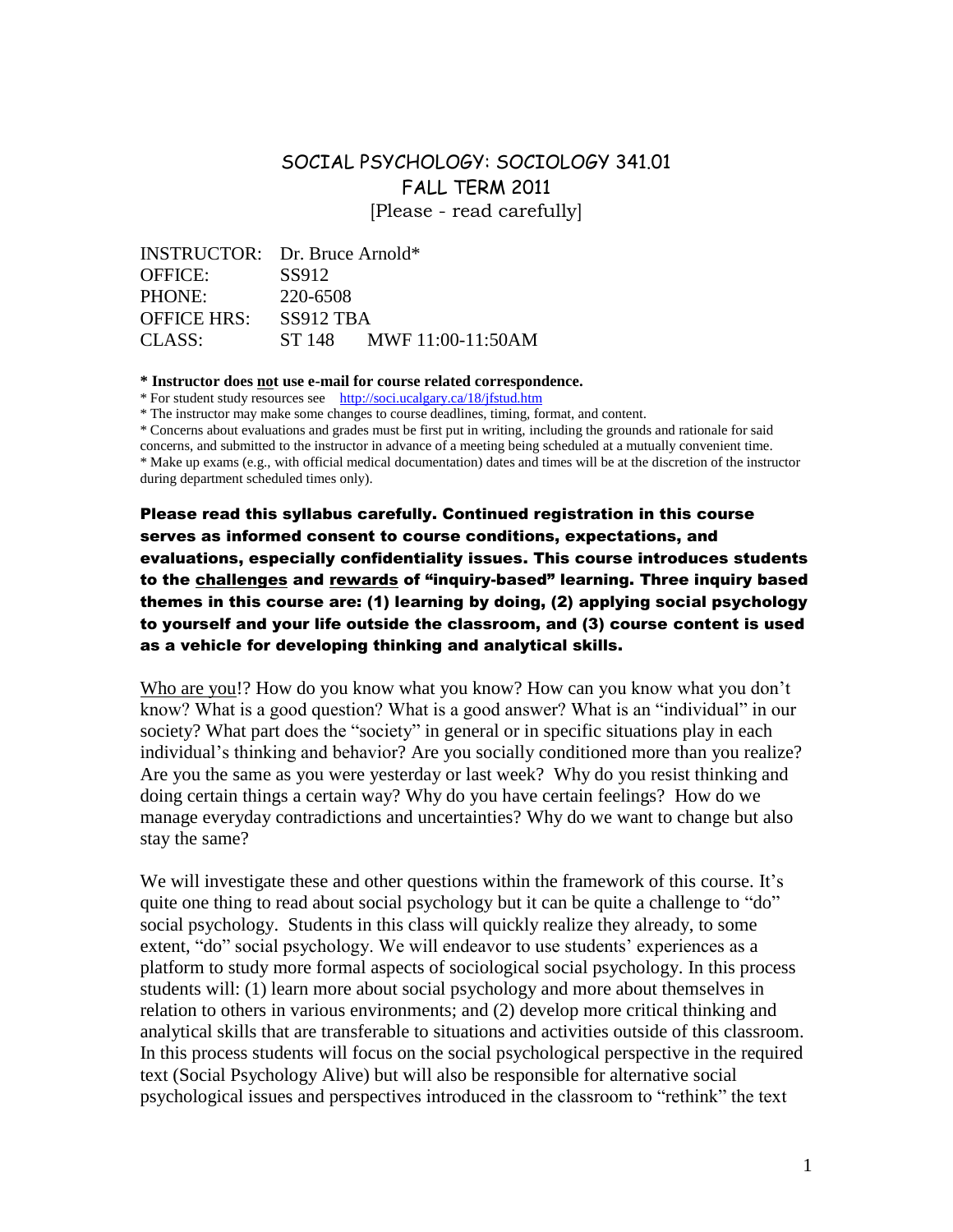### materials. **This is a course about you!** *And, thinking about you is exciting - but also challenging!*

Keeping in mind this is an introductory class to complex phenomena, some of the following topics, in addition to general "thinking skills", will be offered for consideration:

- $\triangleright$  Social cognition
- $\triangleright$  Emotions and moods
- Perception (and other senses)  $\&$  reality (vs. dreams?)
- $\triangleright$  Self & Identity
- $\triangleright$  Desires and resistance to change
- $\triangleright$  Attitudes
- $\triangleright$  Stereotypes
- $\triangleright$  Group dynamics
- $\triangleright$  Introduction to various social psychologies
- $\triangleright$  Objective and subjective dynamics of time and time management (we exist in time)

### **The Nuts and Bolts of the Course**

Lecture notes, outlines, and PowerPoint slides are not available on Blackboard. Students wishing to record lectures in any format will need written permission of the instructor. You will need to develop skills assessing, identifying key points in lectures and class media presentations for recording notes (notes and studying are also "ways of thinking").

**Student expectations:** Students need to come prepared for each class. Students are expected to do all the readings and exercises on or by the required dates and to be prepared to respond to questions posed by the instructor. Large classes offer specific challenges (more on this in class) but this class is a "learning community" and all members need to come prepared to class so as to participate and contribute to the learning process and objectives of this course. Individual students will be called upon during class for comments and demonstration purposes. Please see the instructor during office hours (appointments can be made for mutually convenient times). I am pleased to assist you during office hours and before and after classes as time permits.

We are using a **custom text** (available in U of C bookstore) specifically designed for this course so as to explore some of the multi-dimensional dynamics that are often excluded from introductory courses in social psychology. This course focuses on what we are already doing, including in the classroom, as social psychology. It is important that students keep a *flexible* and *open* mind to exploring new ways of thinking and behaviour that will arise throughout this course through the readings, assignments, and lectures blended into an inquiry-based pedagogy. As noted above students will be asked questions in class - and be required to do individual and small group exercises. Any and all comments made in the classroom by students will be treated respectfully and kept within the classroom context.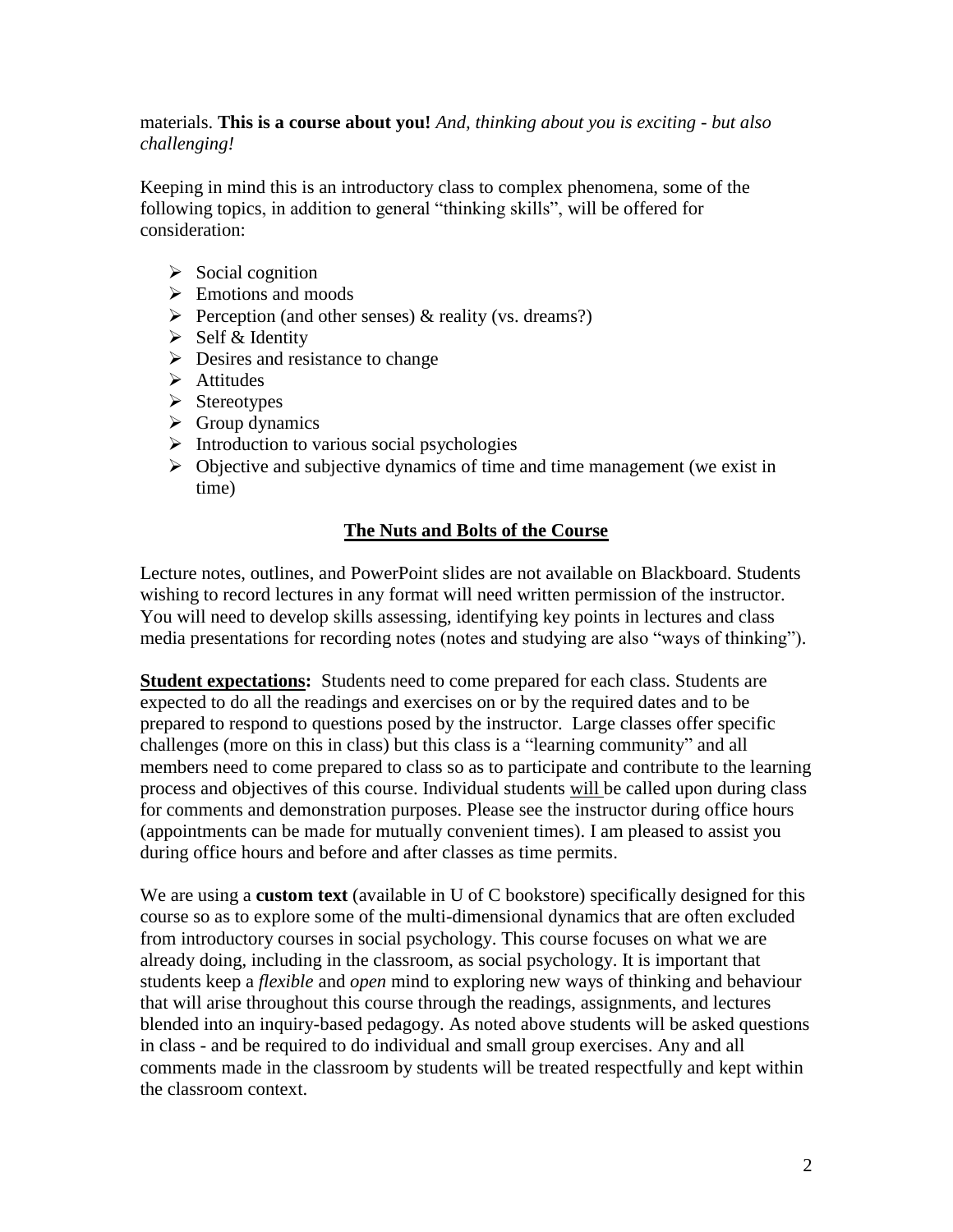Students are expected to conduct themselves in a professional, courteous, and encouraging manner to all course participants. This is large class so students will need to be aware that socializing during class is a distraction to many of their classmates and the instructor. **Please be considerate to others in this class**. Turn off your cell phones, avoid talking with classmates, and avoid non-course related use of laptops. Reading and class preparation guidelines (see Blackboard) will be provided by the first class, with some modifications during the term. See other university rules and regulations at the end of this syllabus.

**Evaluation:** The approach to examinations and participation used in this course is used in all my courses. Over the years students who exercise responsible time-management skills and academic effort report this type of examination scheduling *very helpful*, as it is intended (e.g. no last minute cramming). It not only facilitates better understanding of course materials but the application of knowledge and *analytical thinking skills* to life outside the classroom. More information will be provided on a regular basis throughout the term as "time" is a tricky phenomenon.

It is important that all students will have equal opportunities for evaluation and no special arrangements will be made for any student without proper professional documentation (e.g. medical documentation clearly stating an illness has prevented a student from attending to their specific academic responsibilities). Some considerations may be made at the discretion of the instructor when advance notice is provided for legitimate reasons for not attending an exam. Otherwise, extensions will not be given. A deadline is a deadline. Students who may struggle with course materials are encouraged to see Dr. Arnold for assistance in class or during office hours as soon as possible or at another mutually convenient time. Students with special needs regarding writing exams please contact the instructor as soon as possible.

**All components of this course must be completed when due within the conditions of this syllabus to receive a passing grade**. See Exam Policies below (no exceptions). **All components of this course must be completed when due within the conditions of this syllabus to receive a passing grade**. See Exam Policies below (no exceptions).

| In class examinations: | $1st$ Exam = 40% - Friday, October 21st               |
|------------------------|-------------------------------------------------------|
|                        | $2nd$ Exam = 45% - Monday, November 21st              |
|                        | $3rd$ Final Quiz – Wed. December $7th$ 10% (in class) |
|                        | Ten In-Class Assignments - 5% total (throughout term) |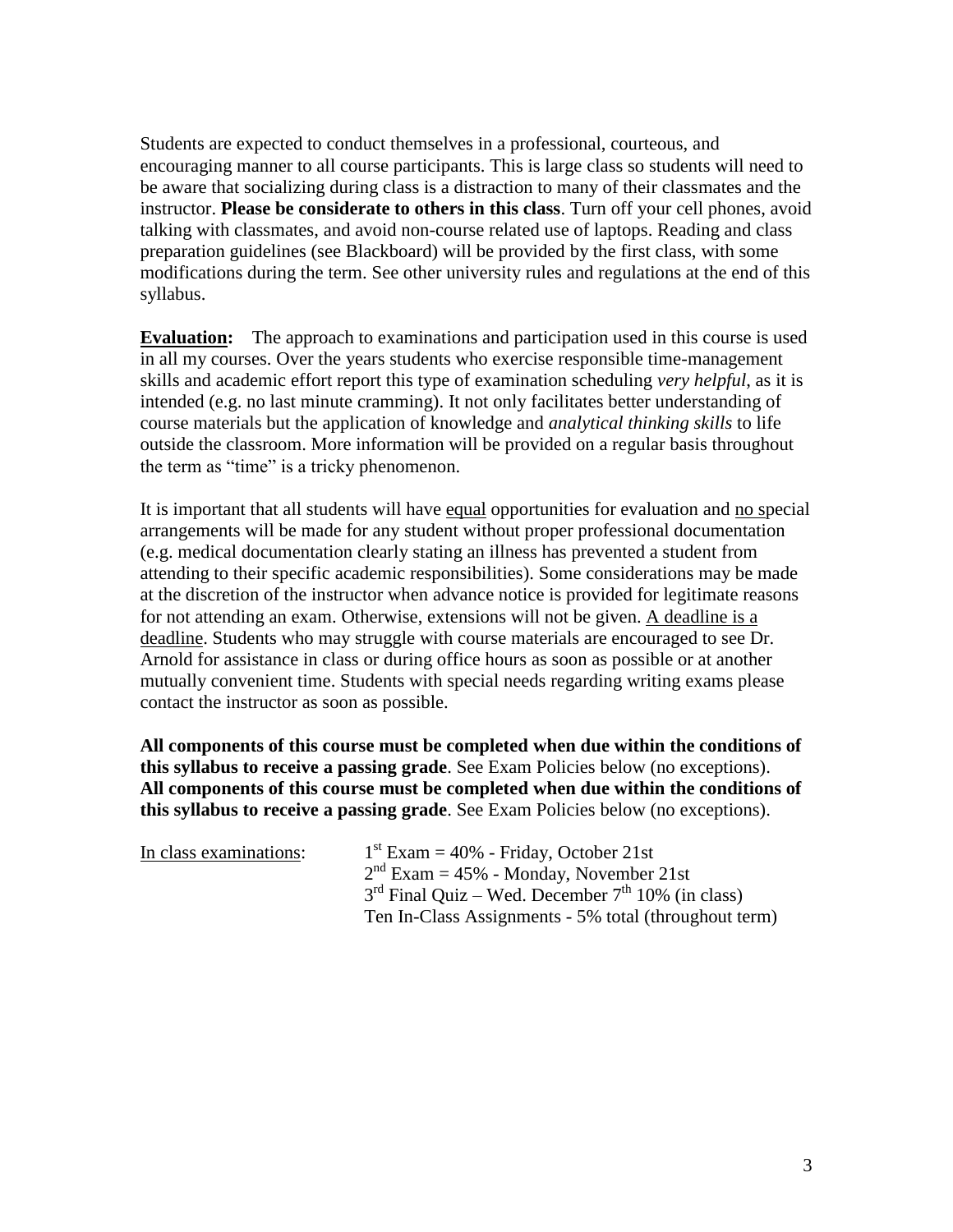#### Grading Scheme

| 91-100 |
|--------|
| 85-90  |
| 80-84  |
| 77-79  |
| 74-76  |
| 70-73  |
| 67-69  |
| 64-66  |
| 60-63  |
| 55-59  |
| 50-54  |
| 49-0   |
|        |

Due to class size course evaluation will place emphasis upon three primarily multiple choice examinations. They are not cumulative. Examinations will draw from all materials used, presented, discussed, and or assigned in this course.

Students are expected to keep up-to-date with all course information and developments in class and on Blackboard. Managing course materials during and after class, including allocating time schedules to do so, are related to social psychological issues in this course: learn by doing. By going through this process you will learn new skills and enhance others that are directly transferable to other courses and your life outside the classroom. Time management and note taking are essential skills for this course but are also part of the course content which will be discussed in class (see 30 day challenge in the Announcement section of Blackboard).

It is highly recommended that you find one fellow student in this class to share notes and study for exams with.

In-Class assignment: Students will be given about 15 (short) assignments to assist learning course materials and issues. The assignments are announced in-class (only) throughout the term. Students are encouraged to complete all these assignments but only the first 10 submitted assignments will be graded (see below). You must Pass the first 10 assignments you submit to receive the full 5%. These assignments will be used for teaching purposes to illustrate course issues and materials (no student names will be used without their permission)

1. Each assignment will be evaluated on a Pass or Fail basis based on: (1) submitted no later than the specific & firm due date and time - time is an important issue in social psychology; (2) minimum length; (3) content. Your first 10 submitted assignments will be the only ones graded - no replacements - so please be sure you are clear on minimum criteria for each one you submit. When in doubt, ask Dr. Arnold before the end of class. These assignments will be submitted in class and or to a course-specific email [\(drarnold@ucalgary.ca\)](mailto:drarnold@ucalgary.ca). Instructions for submissions for each assignment will specified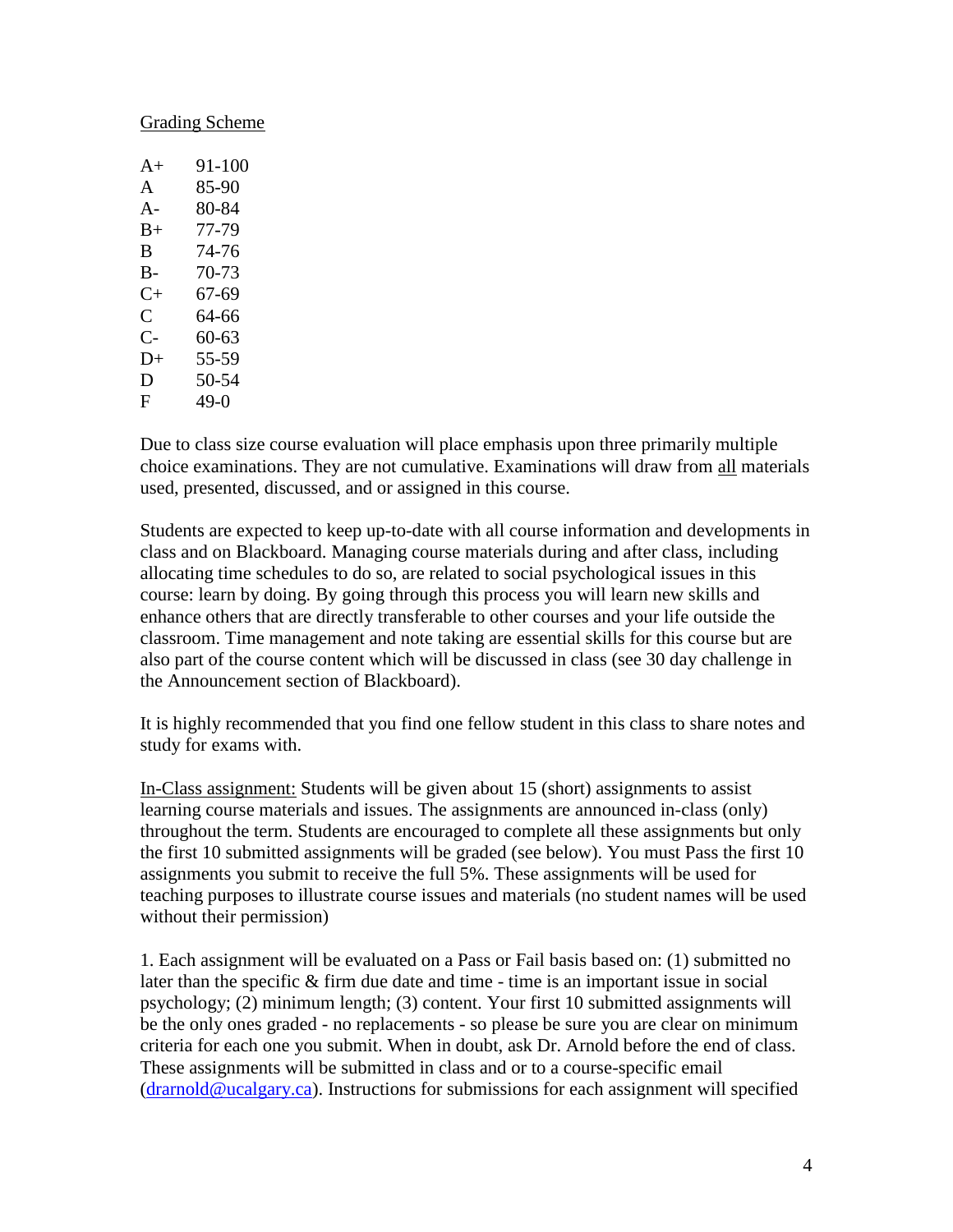in class. You will need to be in class to receive assignment instructions – do not rely upon other students to accurately pass on this information (a social psychological phenomenon we will cover in this course, e.g. 20 people see the same car accident but have different accounts of the "facts).

2. All students will have the same assignments and due dates and therefore equal opportunity for completing them. For each Fail, 1% will be deducted from the total of 5%. Late submissions may be considered with proper formal documentation (e.g. medical note). Please make sure you submit at least 10 completed assignments that meet the due date (*time* & being able to follow specific instructions are part of each assignment) and minimum requirements to receive the full 5% for the course component.

3. Each assignment must: (1) use regular sized paper (8.5 x 11) and word processing software (single spaced, default margins, 12 font print) for easily and readable responses; (2) your name, assignment date and name. Instructions for drawings or photos will be given in class. Assignment responses will be used in class for teaching purposes but student names will be kept confidential unless the student decides otherwise.

-------------------------------------------------------------------------------

I look forward to your participation in this course and will be available throughout the term, during class and office hours, to assist you. Please note the instructor often does not use a microphone so please sit near the front of the class if you have difficulty hearing the lectures. Students wanting to make any type of recording in class must first receive written permission of the instructor. All recordings must be destroyed by the last day of this term.

Best wishes for a rewarding experience in this course!

----------------------------------------------------------------------

#### **Required Reading, viewing etc.:**

1. Social Psychology. Social Psychology 341: Custom Readings (available in U of C Bookstore) ISBN 0176466533 (this will include access to on-line resources).

2. Taking Charge of the Human Mind: Thinking, Feeling, Wanting. Linda Elder & Paul Elder. The Foundation for Critical Thinking. (Available in U of C Bookstore)

3. Waking Life (DVD)

4. Students will be expected to take lecture notes and to view and take notes for in-class videos in order to apply course materials to these forms of instruction and social psychological data. This is also related to course content and issues.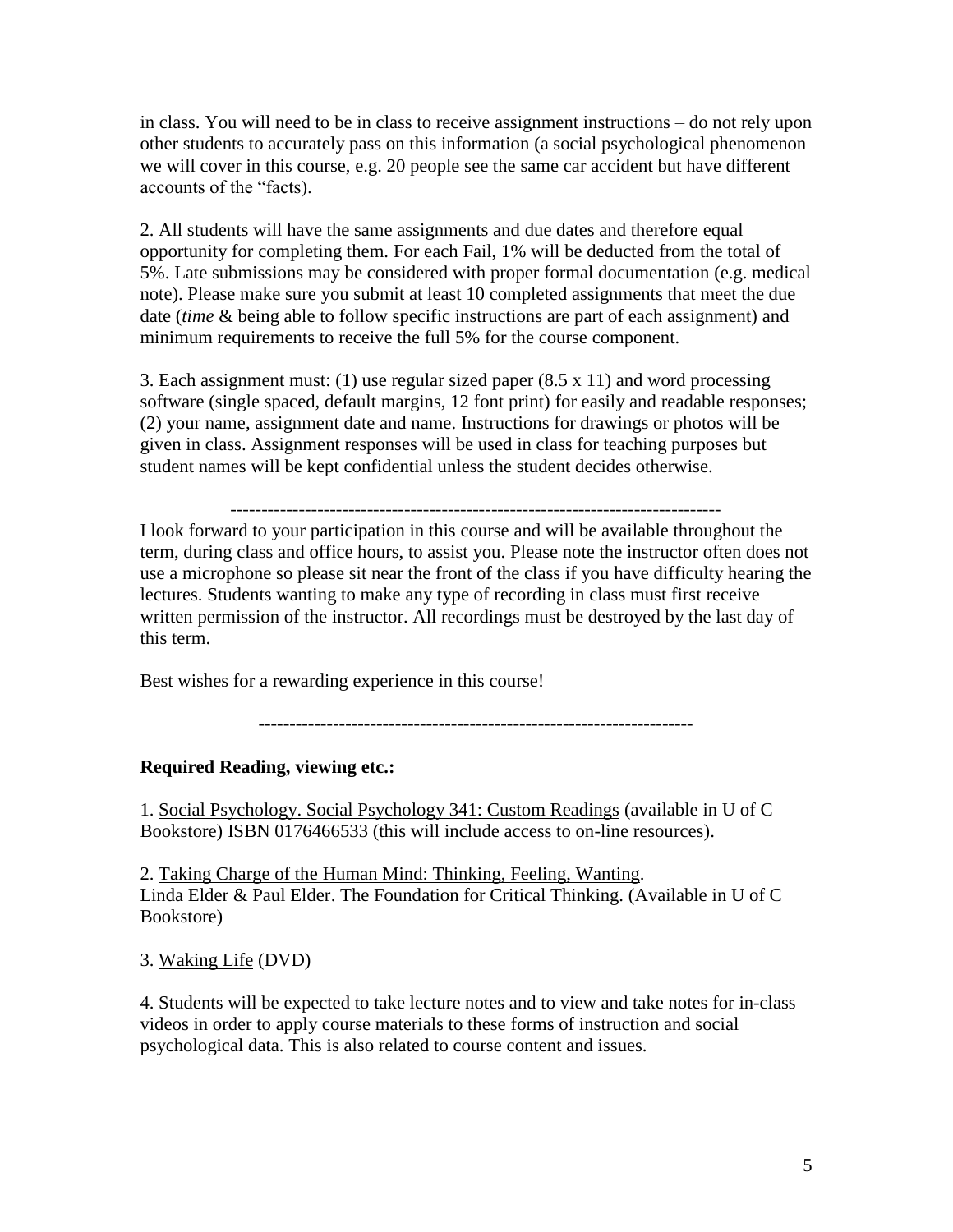5. Students are expected to check Blackboard regularly (daily is highly recommended) for materials and exam date announcements. Please view assigned materials before each class.

++++++++++++++++++++++++++++++++++++++++++++++++++++++++++++

## *Emergency evacuations:*

In the case of fire or other emergency evacuation of this classroom/lab, please proceed to the assembly point by *[check link to find assembly point for your building: [http://www.ucalgary.ca/emergencyplan/node/75\]](http://www.ucalgary.ca/emergencyplan/node/75)*

## *Deferrals:*

If at all possible you must provide *advance* notice to the instructor if you are unable to take a test or pass in an assignment or essay on time. All requests for deferral of a course component due to health reasons must be accompanied by written documentation as outlined in the University Calendar and should be obtained while the student has the physical or emotional problem rather than after recovery. Deferrals will be allowed in the following circumstances: illness, domestic affliction or religious conviction. Travel arrangements and misreading of the syllabus are not valid reasons for requesting a deferral. Deferrals will not be granted if it is determined that just cause is not shown by the student.

If you have missed a test for a legitimate reason, the instructor can require you to write a "make up" test as close in time to the original test as possible or can choose to transfer the percentage weight to another course component. If the instructor schedules a "make up" test for you, its date and location will be at the convenience of the Sociology Department.

Please note that requests to defer a final examination or to defer term work past the end of a term go through the Undergraduate Programs Office (UPO) and must be processed by the deadlines that are established in the U of C Calendar. You can find the forms you need online:

*Deferred Final Exam Application*:

[http://www.ucalgary.ca/registrar/files/registrar/APP%20FOR%20DF%20EXAM\\_0.pdf](http://www.ucalgary.ca/registrar/files/registrar/APP%20FOR%20DF%20EXAM_0.pdf)

*Deferred Term Work Form*:

<http://www.ucalgary.ca/registrar/files/registrar/defTW.pdf>

You must submit these deferral forms to the Faculty of Arts Associate Dean (Students) through the UPO office: Undergraduate Programs Office, 4th Floor, MacEwan Student Centre. Only the Associate Dean approves requests for deferrals which extend beyond the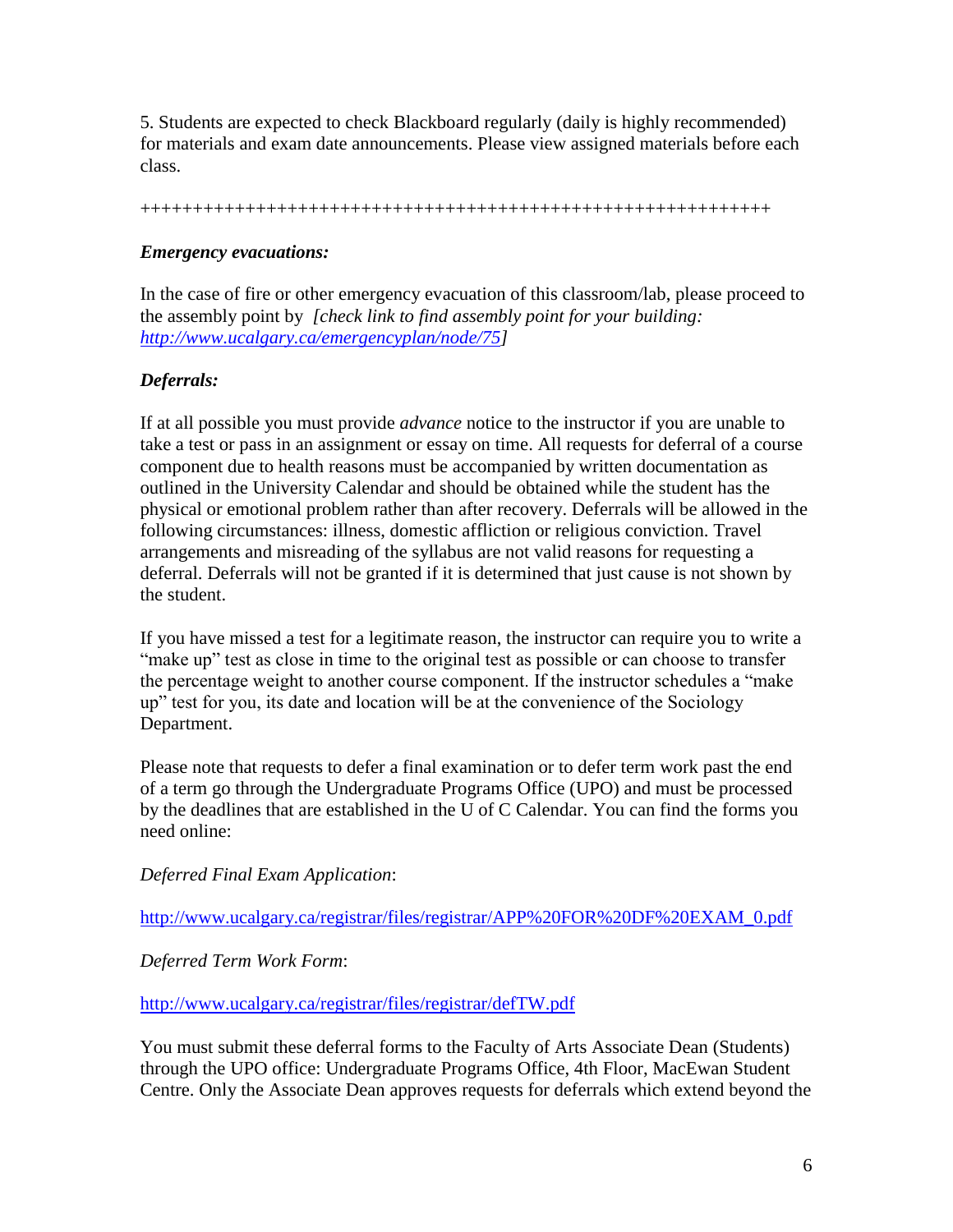end of a term. Instructors are not involved in such decisions. To make an appointment with the Associate Dean, phone (403) 220-8155.

*Ethics Research***:** Students are advised that any research with human subjects--including any interviewing (even with friends and family), opinion polling, or unobtrusive observation--must have the approval of the Departmental Ethics Committee. In completing course requirements, students must not undertake any human subjects research without discussing their plans with the instructor, to determine if ethics approval is required.

*Academic Misconduct***:** Plagiarism, cheating and other academic misconduct are regarded as serious academic offences. Students are advised to consult the University Calendar which presents a Statement of Intellectual Honesty and definitions and penalties associated with cheating, plagiarism, and other academic misconduct.

*The Freedom of Information and Protection of Privacy (FOIP)* legislation disallows the practice of having students retrieve assignments from a public place, e.g., outside an instructor's office or the Department main office. Written assignments must be returned to students individually, during class, or during the instructor's office hours; if a student is unable to pick up her/his assignment s/he may provide the instructor with a stamped, self-addressed envelope to be used for the return of the assignment.

*Safewalk*: The University of Calgary provides a "safe walk" service to any location on Campus, including the LRT, parking lots, bus zones, and campus housing. For Campus Security/Safewalk call 220-5333. Campus Security can also be contacted from any of the "Help" phones located around Campus.

*Academic Accommodation***:** Students with a disability, who require academic accommodation, need to register with the Disability Resource Centre (MC 295, phone 220-8237). Academic accommodation letters need to be provided to course instructors no later than fourteen (14) days after the first day of class. **It is a student's responsibility to register with the Disability Resource Centre and to request academic accommodation, if required.** 

## *Handing in papers outside of class, return of final papers, and release of final grades:*

1. When students are unable to submit papers in class, they should make arrangements to hand in their papers directly to the instructor or teaching assistant. Papers will not be accepted in the main Sociology Department office.

2. Final papers will not be returned through the main Sociology Department office. The Freedom of Information and Privacy (FOIP) legislation disallows the practice of having students retrieve assignments from a public place (i.e. outside an instructor's office, the department office etc.) Students who want their final papers returned by mail must attach a stamped, self-addressed envelope with the paper. Otherwise final papers will be available for pick-up only during the instructor's office hours at the end of this term or at the beginning of the next term.